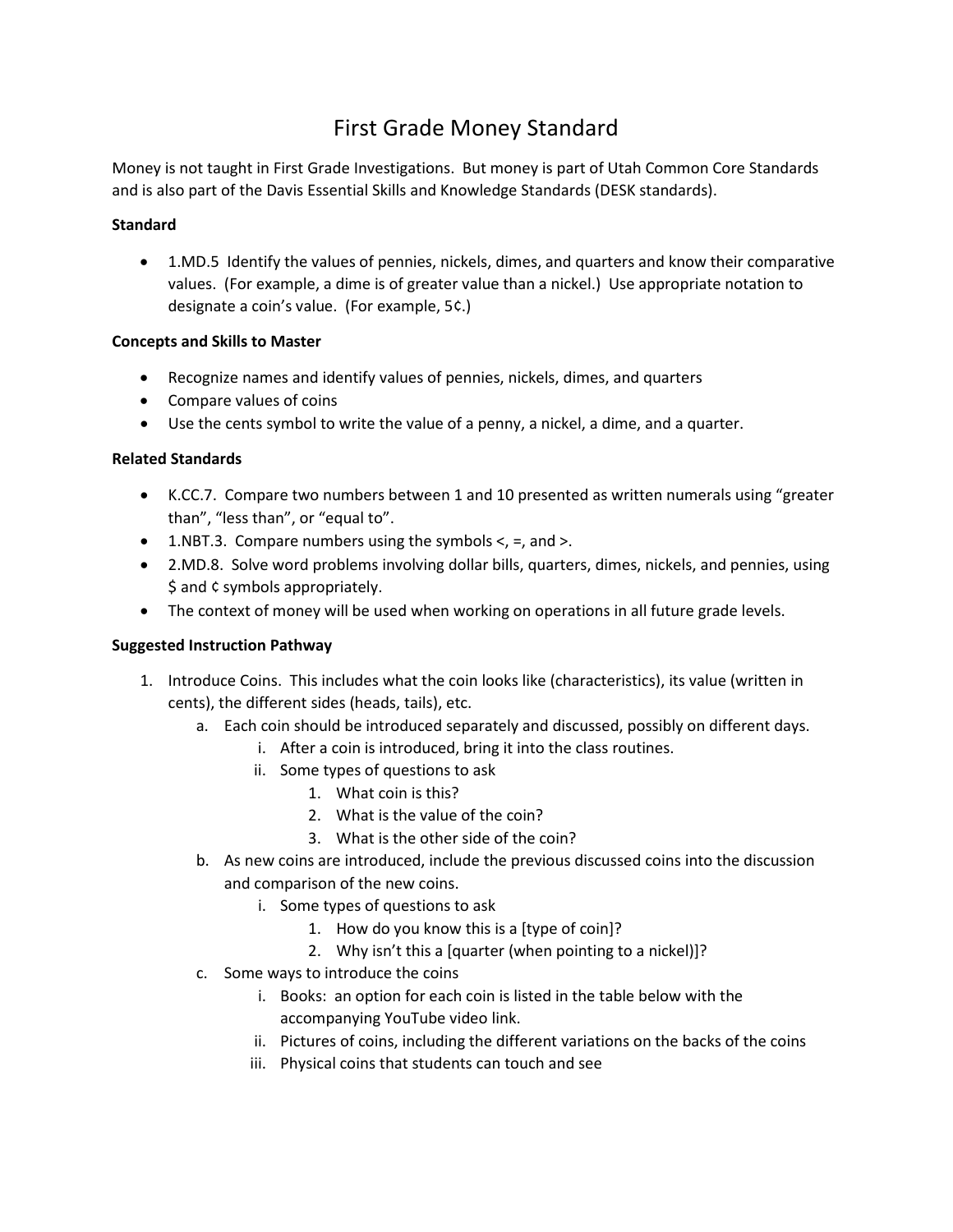| Coin         | Book                  | Youtube Video                               |
|--------------|-----------------------|---------------------------------------------|
| Penny        | Pennies by Mary Hill  | https://www.youtube.com/watch?v=7fH8aVlylNk |
| Nickel       | Nickels by Mary Hill  | https://www.youtube.com/watch?v=mfaUBL4dL9E |
| <b>Dimes</b> | Dimes by Mary Hill    | https://www.youtube.com/watch?v=8NOdEPZIWtQ |
| Quarter      | Quarters by Mary Hill | https://www.youtube.com/watch?v=7fthXHITAEU |

- d. It is important to have students share what they know as they learn and to determine what they already know.
	- i. Some types of questions to ask
		- 1. What do you know about money?
		- 2. What do you know about [specific coin]?
- 2. Bring notices into routines
	- a. Show pictures
	- b. Calendar
		- i. Example: doing a coin of the day and asking students to identify what it is?, what its value is?, and/or what the other side would look like?.
		- ii. Example: Giving a coin and asking them to draw from a "matching" bank the other side and its value.
	- c. Games (these will be discussed below).
	- d. Questions: The same questions that you would ask in the introduction can be asked as part of the routines (See 1aii, 1bi, 1di)
- 3. Comparing Values of Coins
	- a. It is important not to do any arithmetic with the coins. That is not required in First Grade. First Grade is about the *vocabulary* of coins, i.e. what they are, their value, and which is more.
	- b. Students have been exposed to the idea of more and less in Kindergarten, this will extend to the coins here.
	- c. Some options
		- i. Show two coins and ask, "What are these?", "What are they worth?", "Which is more?", or "Which is greater?". Then write an inequality [example: a quarter and dime are shown. The students identify a quarter as 25¢ and a dime as 10¢. The students identify the quarter as more than a dime. The inequality is quarter  $>$  dime and 25 $\zeta$   $>$  10 $\zeta$ .].
			- 1. It is possible the two coins could have the same value, in that case the students would need to say there are equal. Leaving the question to "which is more" is still appropriate.
			- 2. Showing the coins with the different representations, i.e. the back of a dime and the front of a nickel.
		- ii. Show two or more coins and have the students put them in order from least to greatest (or greatest to least).
	- d. Questions
		- i. Any of the questions from the "identify" portion could be used during the comparison process (see section 1aii, 1bi, 1di)